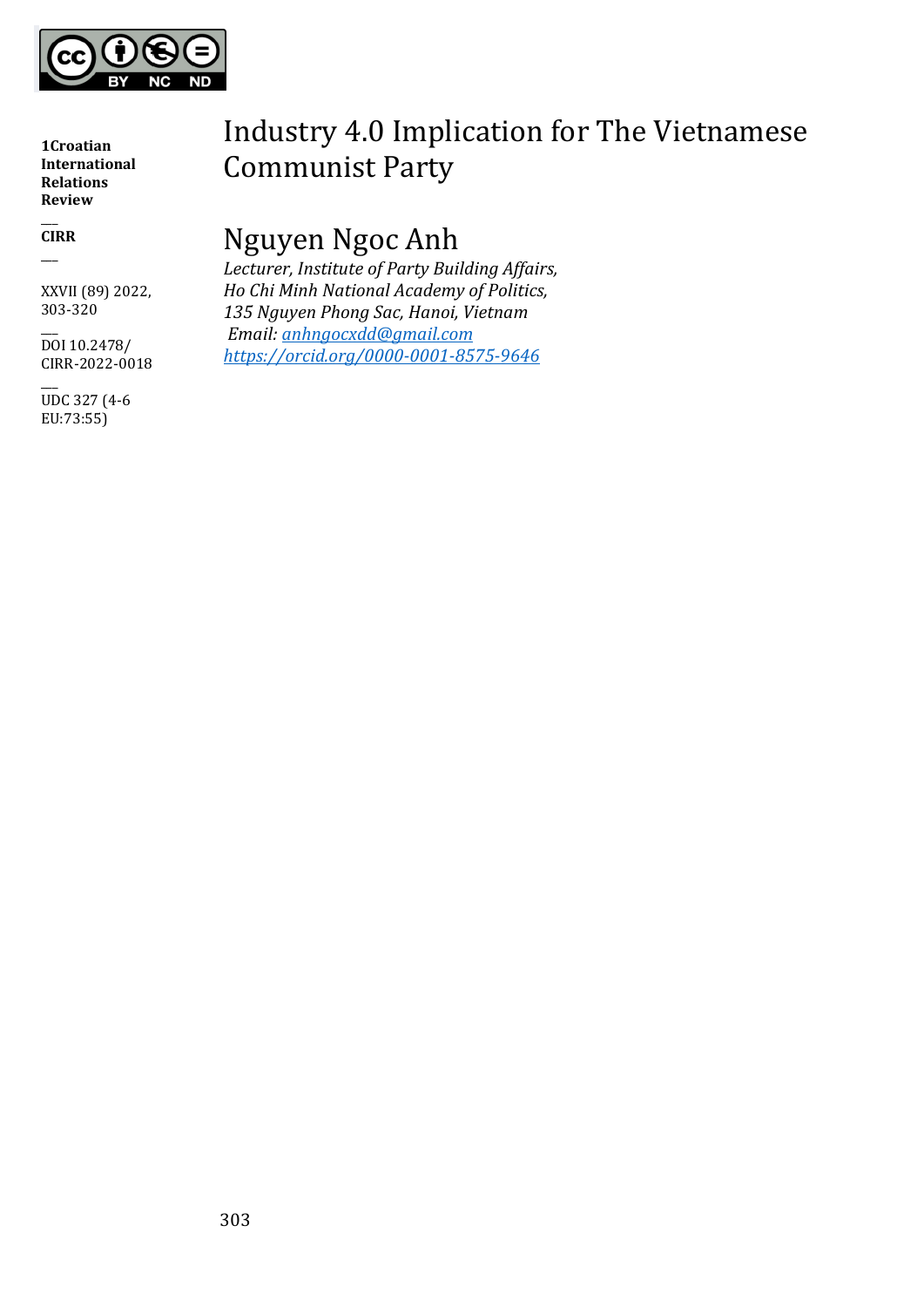#### **Abstract**

#### **Key words:**

*Vietnam, political system, apparatus, ruling mode, reform.*

*The fourth Industrial Revolution (Industry 4.0) offers several opportunities for institutions; nonetheless, implementing Industry 4.0 is a significant issue. Although the sophisticated applications of Industry 4.0 contribute to increased efficiency and effectiveness, implementing Industry 4.0 is the most important task. Similarly, the communist party of Vietnam, the dominant party of Vietnam, has a similar dilemma. Consequently, this study aims to investigate the function of Industry 4.0 for the Vietnamese communist party. The current study utilized secondary data to attain its purpose. Secondary data consist of the evidence from prior studies. According to the study, Industry 4.0 plays an important role for the Vietnamese communist party. Industry 4.0 applications accelerate the digital transformation of political parties, government agencies, and mass groups. It aids the governing party in reevaluating the role and functions of the state, the manner of party rule, and the overall structure of the political system in light of the new situation. In addition, Industry 4.0 promotes reforms in the political system's overall structure and the party's manner of leadership. Therefore, this study makes a substantial contribution to the body of knowledge, which has a variety of practical applications.*

## **Introduction**

In the current technological context, the Fourth Industrial Revolution (Industry 4.0) (Nyagadza, Pashapa, Chare, Mazuruse, & Hove, 2022; Poma & Shawwa, 2022) is of vital importance. It is built on highly integrated connection systems in digitalization, physics, and biology, as well as groundbreaking technologies in the internet of things (IoT), artificial intelligence (AI), and big data. Globally, Industry 4.0 is transforming human life, manufacturing, communication, and work patterns. This is the natural progression of the planet and Vietnam in particular. The Communist Party of Vietnam (CPV) has been engaged in renewing its ruling mode and changing the political system for several decades. These include: boosting the forecast and policy formulation capacity, (ii) enhancing the quality of the party's promulgated documents and demonstrating excellent examples of Party members, particularly the top cadres, and (iii) reforming the political system machinery. By the end of 2019, 500 000 permanent employees, four central agencies, 97 provincial offices, eight district-level offices, 565 commune-level offices, and over 5000 public institutions would have been cut (London, 2009). Approximately VND 1.4 trillion (US\$ 0.062 billion) in operating expenses would be reduced between 2020 and 2024. (Huy, Thu, & Hien, 2022).

However, there are constraints and obstacles. According to the political report presented at Congress XIII, "the general structural design of the political system has not been finished as required. The apparatus reform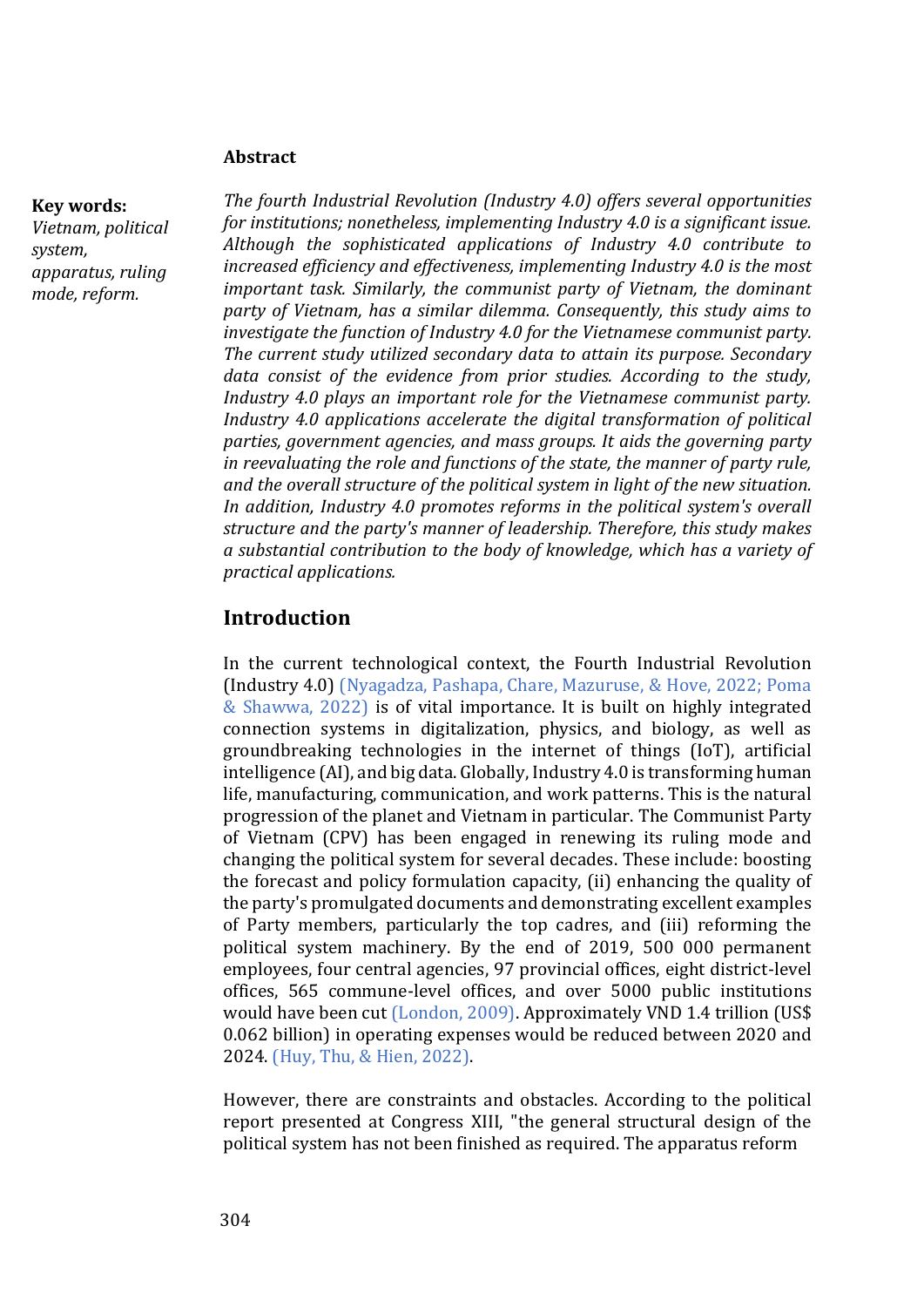$\overline{\phantom{a}}$ **CIRR**

 $\overline{\phantom{a}}$ 

XXVII (89) 2021, 303-320

process of the political system lacks determination, consistency, and efficacy. Staff reduction prioritized numbers over effectiveness, efficiency, and quality. The evolution of job descriptions is sluggish and rather unclear (Vietnam, 2021b).

The industry 4.0 technologies and processes, including digitalization, digital transformation, and synchronization, will aid in systematically and effectively addressing difficulties associated with the party's rule mode and political system apparatus reform. These include: (i) updated and detailed regulations, guidance, and instruction at all levels; (ii) clarity on the functions and duties of state agencies, the fatherland front, and mass organizations; (iii) clear identification of the role, mandate, authority, and relationship of the party's committees, organizations, and members in the state offices, the fatherland front, and mass organizations; and (iv) consistency in processes, organizational structure, and human resource to carry out the Part's objectives. While industry 4.0 gives emerging nations, such as Vietnam, prospects for accelerated growth, it also poses challenges to the CPV, the single ruling party in Vietnam. Therefore, analyzing the prospects, problems, and repercussions of improving the party's ruling mode and political system apparatus in the digital age is essential.

Consequently, this study aims to investigate the function of Industry 4.0 for the Vietnamese communist party. This purpose has special significance for both the literature and practice. Because achieving this task has significant theoretical ramifications. It also led to the practical consequences necessary to reap the benefits of industry 4.0. Industry 4.0 is illustrated by numerous prior research conducted by diverse organizations (Dreyfus, Psarommatis, May, & Kiritsis, 2022; Frank, Mendes, Ayala, & Ghezzi, 2019; Skomoroshchenko, Vasyakin, Samodelko, & Kucheryavenko, 2021). Therefore, industry 4.0 applications have been extensively studied in prior research (Sanders, Elangeswaran, & Wulfsberg, 2016; Zheng, Ardolino, Bacchetti, & Perona, 2021). Nonetheless, it is not considered about Vietnam's ruling parties. The effectiveness of industry 4.0 for ruling parties in various nations is not discussed, despite its importance to the body of knowledge. Thus, the current study examined the uses of industry 4.0 for Vietnam's ruling parties. The relationship between industry 4.0 and Vietnam's ruling party has important ramifications and contributes to the literature.

# **Literature Review**

Cortellazzo, Bruni, and Zampieri (2019) demonstrate that leaders are crucial actors in the development of digital culture: they must create relationships with multiple and dispersed stakeholders, prioritize enabling collaborative processes in complex settings, and attend to pressing ethical concerns. Their primary conclusions include: I there is no strong unifying theory of the relationship between leadership and digital transformation, necessitating a larger focus on theoretical contributions; and (ii) there is a need for stronger alignment between information technology and strategic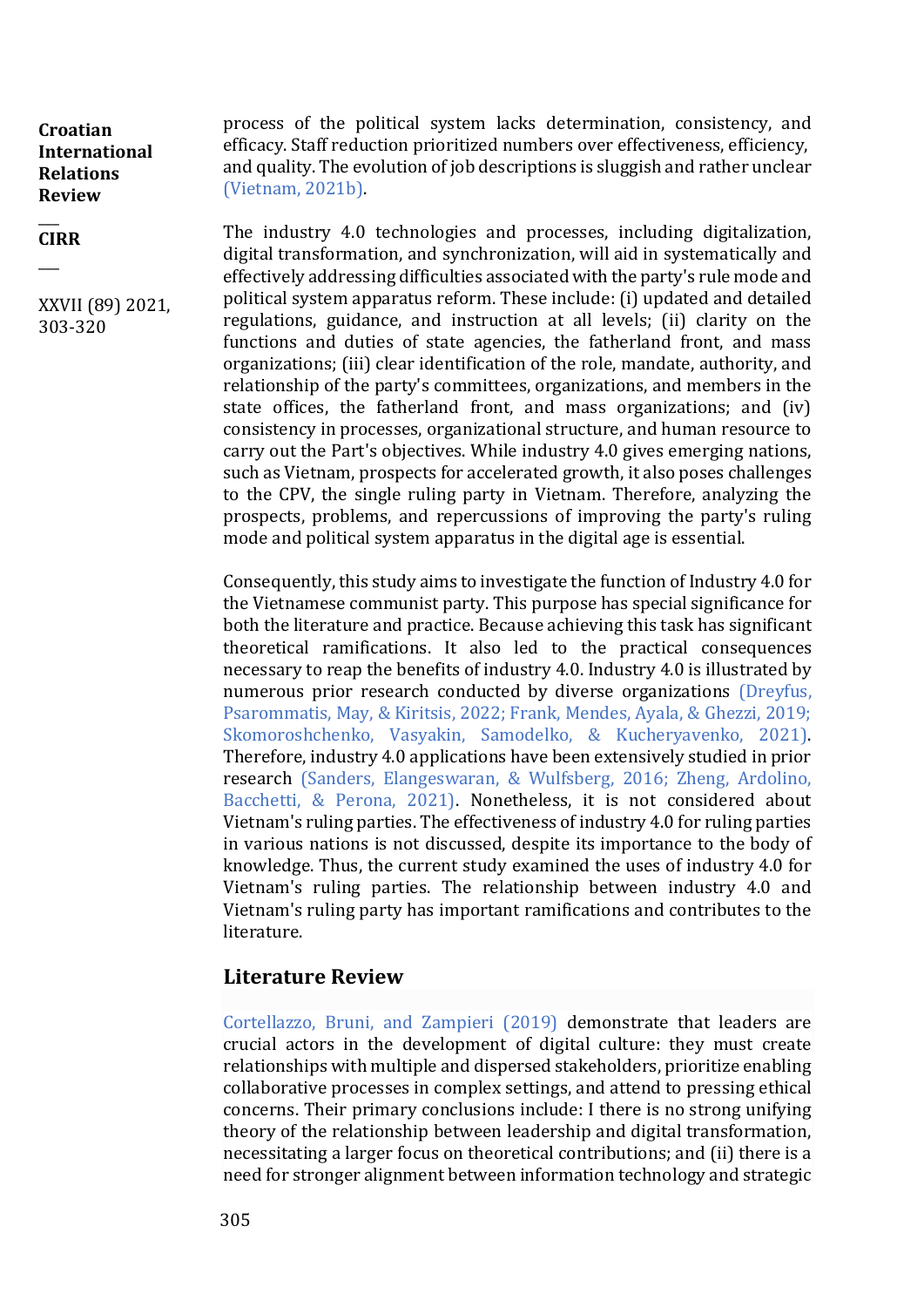#### $\overline{\phantom{a}}$ **CIRR**

 $\overline{\phantom{a}}$ 

XXVII (89) 2021, 303-320

management. Long-term digital transformation success is achieved when: (i) the overall organizational objectives align with the need to adopt new digital tools or instruments; (ii) there are gaps and unanswered questions in the mapping of research, data collection, and reviewing processes; and (iv) there is a consistent digital transformation implementation process across organizations, communities, and teams.

According to Lachapelle and Maarek (2015), political parties are increasingly necessary for the digital age. These are in an unrivaled position to reestablish social and political ties since they occupy both the center and the perimeter of the new public and political realm. Koc-Michalska, Lilleker, Michalski, Gibson, and Zajac (2021) contends that political parties benefit from the Internet. From recording people's wants and interests to predicting the voting list, anything may be located on the internet, including the predictions of the voter list. It saves time and costs less than conventional methods. Additionally, the internet can be used to deliver a message and provide pertinent information to a large number of individuals. However, it would take a decade for people to discover the negative effects of the internet since they are too busy enjoying its benefits to notice its drawbacks.

Lioy, Del Valle, and Gottlieb (2019) investigate the interaction of organizational and technological changes adopted by parties in response to members' demands for more participation by developing a framework for identifying how parties use platforms to open or close intra-party decision-making. They conclude that the contradictions between existing organizational structures and internet-based platforms result in several unforeseen implications for parties, which could be disruptive.

Chalmers, MacKenzie, and Carter (2021) "We need a new generation of political entrepreneurs to address the most intractable problems of our day. In the age of the Fourth Industrial Revolution, global society must determine how to deal with: the automation of jobs; the shifting of power to global tech companies – the new industrialists of our time; fake news distorting democratic debate; threats to net neutrality, and cyber security; the ownership of citizens' data; and new forms of labor exemplified by the gig economy. He anticipates that political entrepreneurs will ensure that industry 4.0 improves the state of the world by diversifying political party membership, educating future political entrepreneurs, influencing current political leaders on the changes occurring, and developing a new political philosophy to guide leaders of all political stripes in this new era.

Park (2018) argued that the innovations that sparked the Industrial Revolution supported modern democracy and paved the way for establishing modern economies. They upset society by destroying old structures and constructing new ones. "Politics must rapidly adopt a new mentality and consider how to construct institutions that capitalize on the possibilities brought by technology," he advised. There are a few obvious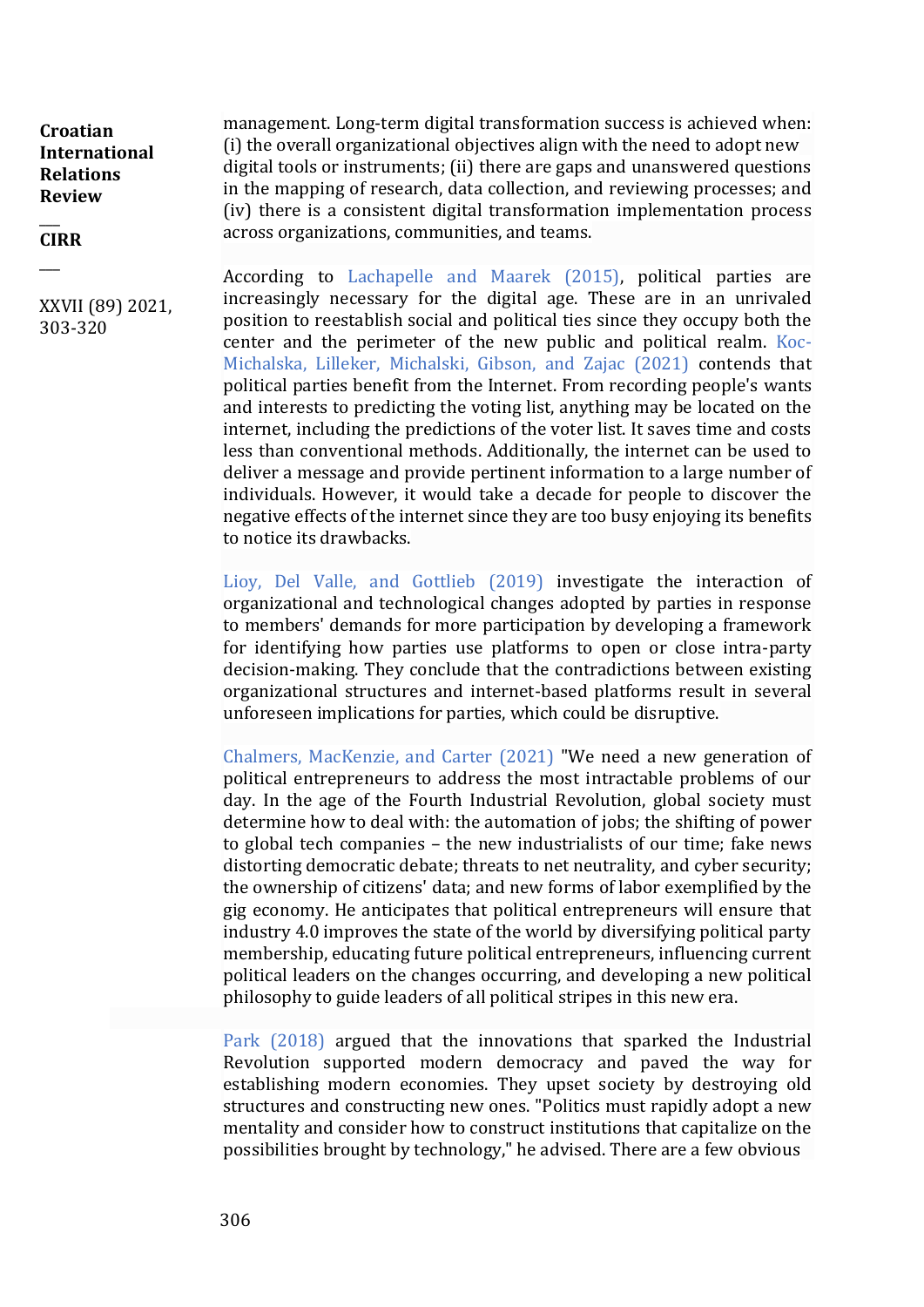#### $\overline{\phantom{a}}$ **CIRR**  $\overline{\phantom{a}}$

XXVII (89) 2021, 303-320

obstacles, but humans primarily drive technology. Politics' role is not to oppose it but to direct it toward the best societal consequences.

According to N. H. Thanh and Van Quang (2020), the Vietnamese discourse around 4IR is still immature and immature. While Vietnamese politicians are responsible for initiating the conversation, their efforts so far have mostly consisted of political rhetoric and not policy responses. This lack of government action also results in a lack of coordination and communication between academics and policymakers. According to Bezin et al. (2017), online social movements in Vietnam are in their infancy. They are anticipated to expand alongside the increasing influence of the internet and the communist government's control. (Tolbert & McNeal, 2003) argued that technology might play a significant role in increasing political and democratic participation. In the digital age, it is becoming increasingly simple for individuals to interact with one another and their political officials without leaving their homes.

Wogu, Ezeah, Gever, and Ugwuanyi (2019) examined engagement in computer-mediated political communication and citizens' perceptions of political parties, politicians, and the government. Engagement significantly predicted perception, perception significantly correlated with selective exposure, selective perception, selective attention, and selective retention to computer-mediated political messages, and selective exposure significantly predicted selective perception, selective attention, and selective retention. Additionally, computer-mediated political communication correlates considerably with the voting decision.

P. Q. Thanh, Nam, Van Khanh, Nga, and Phuong (2020) clarify some theoretical and practical issues related to the ruling model of the Communist Party of Vietnam and the solutions to continue renewing the ruling model of the Communist Party of Vietnam in the future (488–512).

Boylan, McBeath, and Wang (2021) examines the role of political leaders, public and private agents (governments, private agencies, NGOs), and followers (public, citizens, community) in the war on COVID-19 in several countries, including Vietnam, using an integrated framework based on the institutional theory of Nobel laureate in Economics Douglass North. He contends that the role of actors and followers is frequently undervalued and that while leaders' efforts are essential and significant, they are not sufficient. The success or failure of leaders will depend on these factors in addition to their expertise, dedication, and sense of duty. He demonstrates that a health crisis does not automatically result in a leadership crisis, as evidenced by the success of nations such as New Zealand, South Korea, and Vietnam. Nyagadza et al. (2022) argued that leadership values must be modified, augmented, and cultivated to meet the demands of industry 4.0..

# **Research Methodology**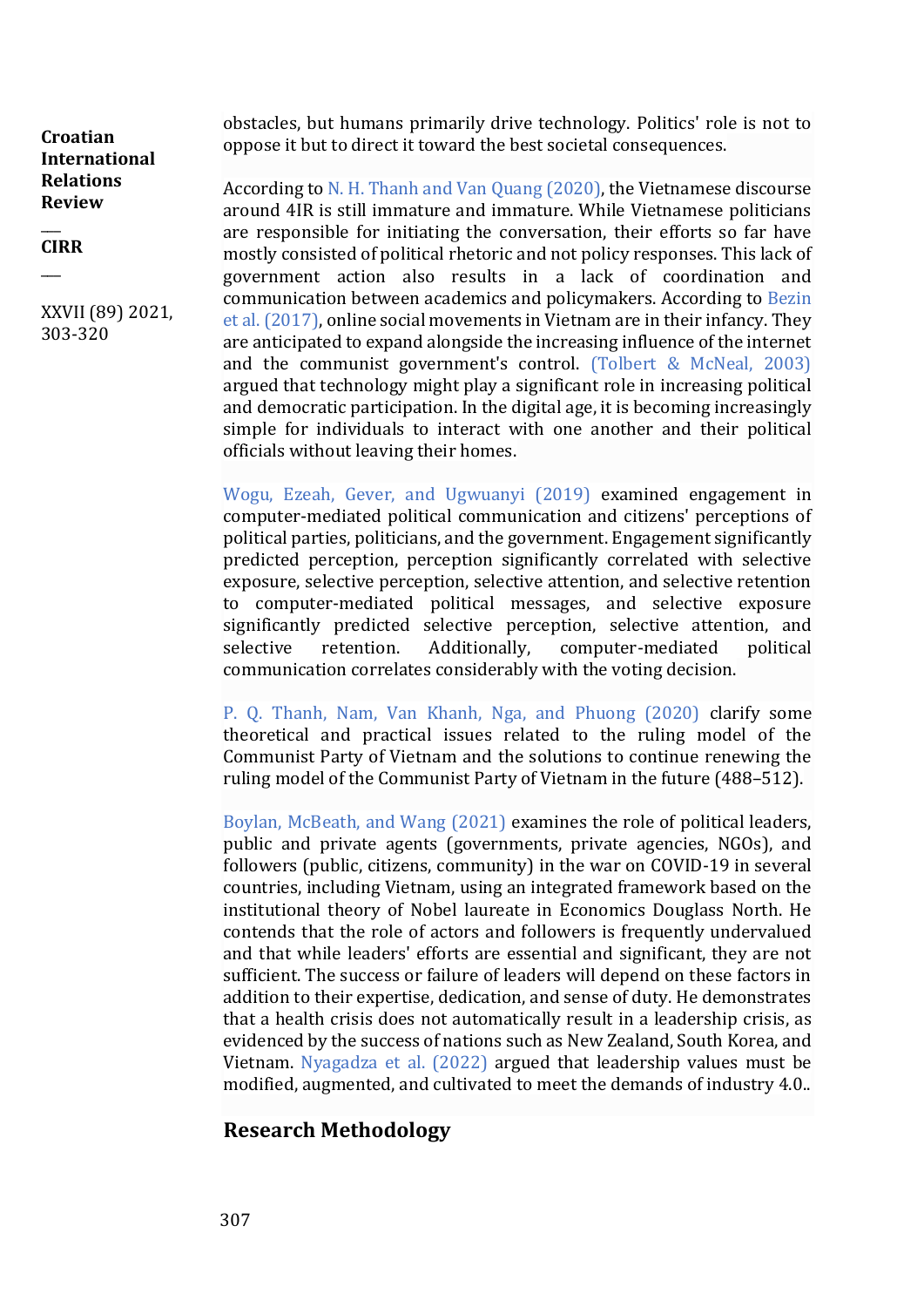#### \_\_\_ **CIRR**

\_\_\_

XXVII (89) 2021, 303-320

Prior research has employed various methodologies to investigate the applicability of industry 4.0 in various industries. Few studies have assessed the role of industry 4.0 in various industries using a quantitative research approach in which questionnaire surveys were used to collect data, and statistical tools were used to analyze the data. Few studies addressed the significance of industry 4.0 and its numerous applications through qualitative research using interviews. In addition, numerous studies have highlighted industry 4.0 using a mixed-method approach that combines quantitative and qualitative research. The choice of research method is based on the nature of the investigation; therefore, the purpose of this study was considered when selecting the research method. It is observed that the function of industry 4.0 in governing parties is not discussed in the literature; consequently, a suitable tool to quantify industry 4.0 and its efficacy in ruling parties has not been devised. As a result, secondary data selection was favored to meet this study's purpose. Therefore, the study's findings depend on secondary data from published sources. Previous research on industry 4.0 and ruling parties is analyzed to acquire secondary data. In addition, secondary data is collected from many websites and reliable sources to reach the study's conclusion. Evidence from prior research is utilized to evaluate the relationship between industry 4.0 and the Vietnamese communist party.

## **Discussion**

CPV has both opportunities and challenges in renewing its ruling model and the political system apparatus reform in industry 4.0.

# **Opportunities**

## **First, The Digital Transformation of The Party's Governing Paradigm and The Reform of The Political Machinery**

Digital transformation is "the transformation of the skills, capacities, and operational models of industry 3.0 to those of industry 4.0." (Tony Saldanha, 2021). This is the crucial stage for gaining access to and achieving industry 4.0 potential. The digital transformation of the apparatus of the political system and the party's governing model entails replacing current skills, capacities, and operational models with digital age equivalents.

Vietnam has advantages over the industry 4.0 latecomer. Thanks to the accomplishments of 35 years of reform and robust global integration, Vietnam has the opportunity to move directly into new technology fields and leverage technological advancements to close development gaps and expedite the industrialization and modernization process. Vietnam can get an advantage by investing in futuristic and superior technologies. As stated by the Minister of Information and Communication, Mr. Nguyen Manh Hung, "Vietnam is one of the first countries in the world to issue a national policy on digital transformation, making us a country with an awareness of digital transformation comparable to that of developed nations." This is an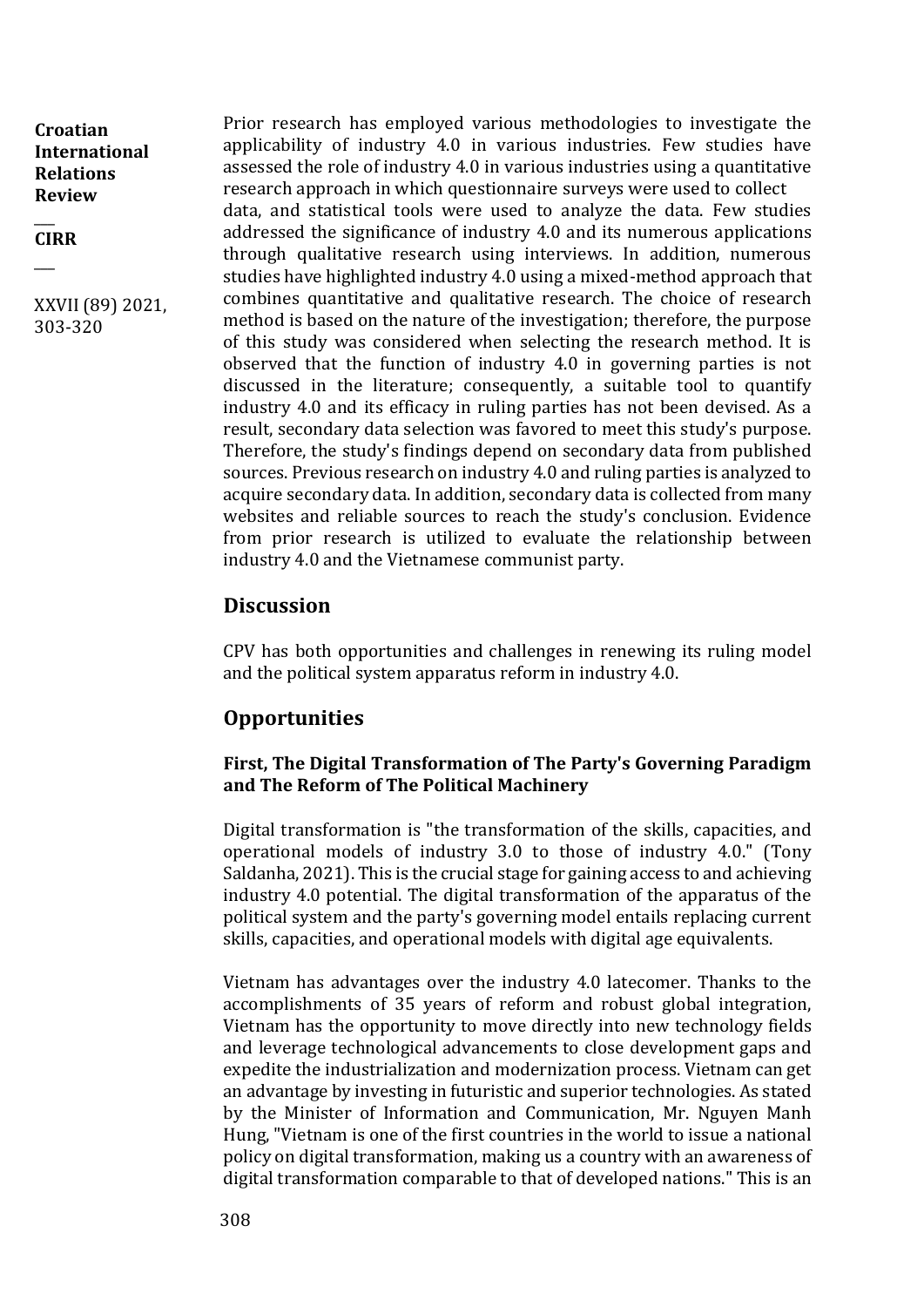#### $\overline{\phantom{a}}$ **CIRR**

 $\overline{\phantom{a}}$ 

XXVII (89) 2021, 303-320

appropriate circumstance for Vietnam to investigate the technological revolution's chances to leapfrog and alter its ranking (Nyagadza et al., 2022).

According to a World Bank assessment using a four-pillar framework on connect, harness, innovate and protect (CHIP), Vietnam has relatively good results compared to its peer countries and even advanced countries in connection (pillar 1), with good progress in using new digital tools by firms and government (pillar 3), but ranks relatively low in harnessing (pillar 2) and user protection (pillar 4) (Bedford, 2012).

The CPV is acutely aware of industry 4.0's potentials, opportunities, and problems and is moving to realize the opportunities and confront the challenges associated with the political system apparatus to revitalize the party's leadership. The Central Committee published Resolution No. 52- NQ/TW on active involvement in industry 4.0 on September 27, 2019, emphasizing the urgent need to accelerate digital transformation. The Congress XIII Document stressed the development of information and telecommunication infrastructure, laying the groundwork for national digital transformation and the growth of the digital economy and society. Based on these considerations, on June 3, 2020, the Prime Minister announced Decision No. 749/QD-TTg, approving the national plan for digital transformation to 2025 and direction to 2030. Approved on June 15, 2021, the Strategy to develop e-government, moving toward digital government 2021-2025, orientation to 2030 established the following six national priorities: I legal framework improvement; (ii) digital infrastructure development; (iii) development of digital platforms and national system; (iv) development of national database; (v) development of national applications and services; (vi) national information and cyber security. These are essential building blocks for the future digital political system.

The CPV exercises leadership by giving directives, plans, and policies; by communicating, persuading, and educating individuals; by coordinating, examining, and monitoring the implementation process; and by the activities of its members. The party leads through its cells and members acting throughout the organizations of the political system. Congress XIII stated: "Continue to specify the Party's leadership manner as outlined in the Fundamental for country development in the transitional period to socialism (revised and supplemented in 2011) at all levels by issuing regulations, rules, and processes for Party cadres, members, and people to be aware of and monitor the implementation" (Vietnam, 2021a). These tasks will become simpler, quicker, more effective, and more efficient due to digital transformation. The methods and duration for promulgating rules and regulations will be accelerated, made more transparent, and better connected. Additionally, implementation, evaluation, testing, and monitoring will be simplified, accelerated, and more effective.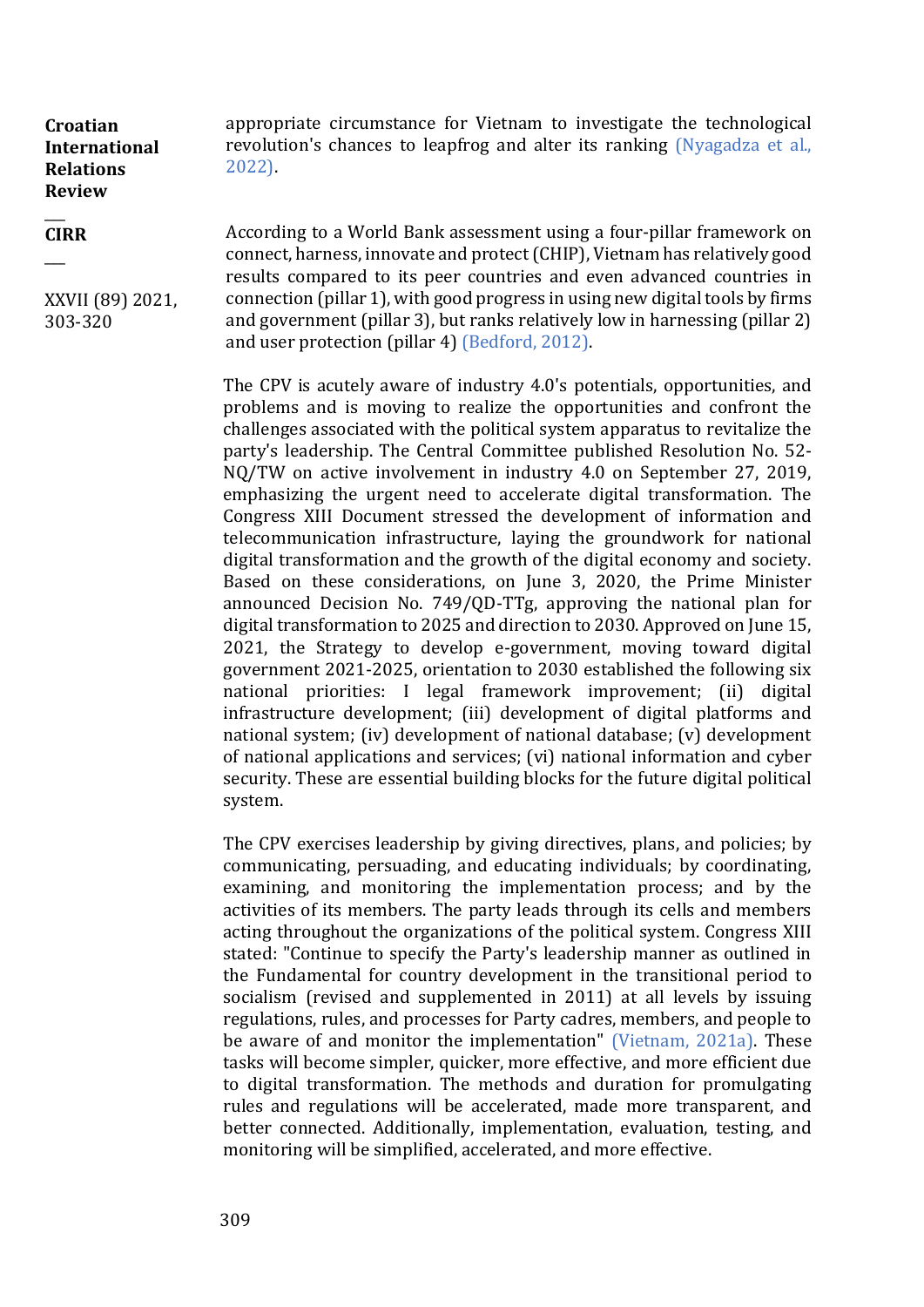#### $\overline{\phantom{a}}$ **CIRR**  $\overline{\phantom{a}}$

XXVII (89) 2021, 303-320

The digital transformation makes the organizational infrastructure of the political system and Party agencies more compact, contemporary, effective, and efficient. This is a reasonable approach for organizational reorganization and staff reduction under Resolution No. 18-NQ/TW of the Central Committee and Congress XIII.

The potential and advantages of digital transformation in Vietnam are illustrated by the following instances (Vietnam, 2021b): The national interagency documentation system was introduced in March 2019 to facilitate the sharing of e-documents across state agencies. In 2020, more than 4.5 million documents will have been shared in this system, which is double the amount shared in 2019, resulting in an annual savings of approximately VND 1.2 trillion (US\$ 0.052); (ii) the government public service portal has been disseminating information to serve people and businesses efficiently. Various payments and applications are made available, including tax declaration, vehicle registration tax and fee, electricity bill, insurance card change, document verification, payment of traffic fines, and social insurance. During the previous year, this system provided 2 800 online services with 468 000 registered accounts, 43 million synchronized documents, 116 million access, 940 000 online applications processed, and 42 000 e-transactions; (iii) nationwide online conference on Congress XIII documents held 27-28 March 2021 with approximately one million participants from 67 provincial points and 7 400 communal points. This is the first online event of this magnitude, and it would not have been possible without a robust digital infrastructure. While the COVID-19 epidemic has significant negative effects, it speeds up the digital transformation. As a result, the Central Committee has agreed to conduct special meetings of the party's cells online, under the direction of the Secretariat. This is a pertinent shift in this context and an excellent precedent for future virtual activities.

### **Second, Reorienting the Thinking of Party Cadres and Government Officials, Strengthening Their Capabilities, and Teaching Them New Skills.**

Industry 4.0 has significant effects on many facets of life, particularly the consciousness of leaders and managers. This is a significant chance for Party cadres and government officials to refresh their perspectives and enhance their abilities. March 22, 2018, Politburo No. 23-NQ/TW on orientation on national industrial development to 2030, vision to 2045 outlined the following direction: "Improving the Party's leadership capacity, the state's management effectiveness, and efficiency, and promoting people's participation in the development and implementation of national industrial policies."

The implementation of industry 4.0 technology will aid in personnel reduction, administrative procedures and operational costs, and the improvement of the party's leadership and public service quality. In addition, it will minimize bureaucracy, accelerate inter-agency and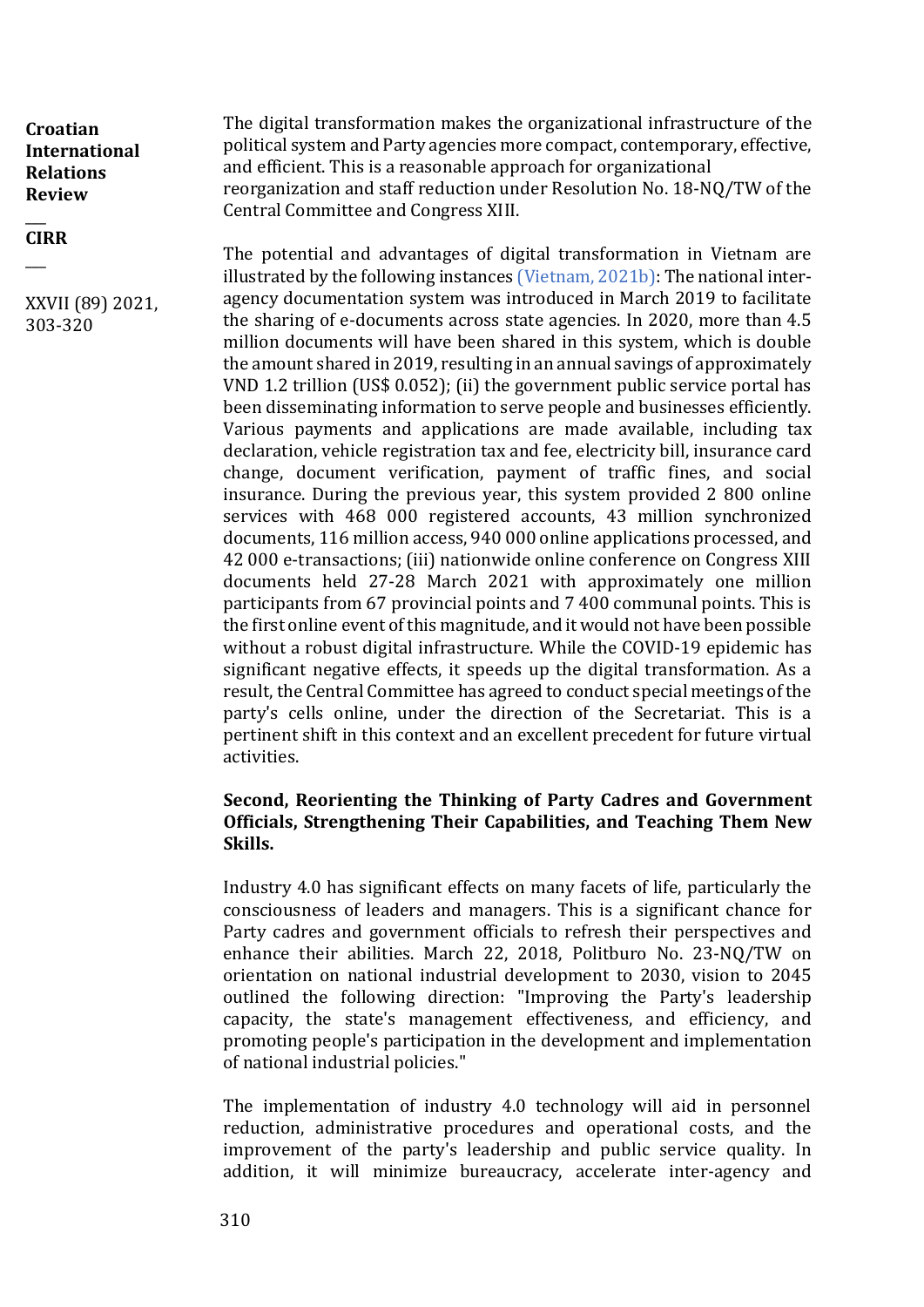personal connections, improve dialogues, and respond to people's questions. Therefore, the renewal of the party's leadership and the reform of the political system's infrastructure are both a cause and a result of the country's progress and the global integration process in industry 4.0.

#### **Croatian International Relations Review**   $\overline{\phantom{a}}$

#### **CIRR**  $\overline{\phantom{a}}$

XXVII (89) 2021, 303-320

## **Thirdly, Fostering A Climate Conducive to Accelerating Political Transformation in Vietnam.**

Despite recent efforts, the outcomes continue to be restricted. Lack of systematic ability and synchronizability is a major factor. Industry 4.0 will address these voids by generating momentum and digital platforms and instruments for revolutionary reform of the party's leadership and political structure.

Industry 4.0 will enable public management that is democratic, open, and transparent. Transparency and democracy will be bolstered in state administrative agencies due to increased dual engagement between citizens and government, improved accountability and accessibility, and citizens' more active participation in various stages of policy creation (drafting, implementation, and monitoring). Moreover, industry 4.0 will enable technological applications to improve state administration. These include the developing and interconnection of databases across all industries and sectors for more efficient use and collaboration. Emails, edocuments, software, and online platforms facilitate data processing, exchange, reporting, and decision-making more efficiently and transparently.

## **Fourth, Harnessing the Digital Potential of Vietnam**

The socio-economic achievements of the previous 35 years of reform have laid the groundwork for the nation's digital transformation and digital economy development. Vietnam's advantages in creating big data, essential for IoT and AI application and development, are a young and inventive population, a high proportion of smartphone and internet users, and good technological access and application. In 2020, Vietnam will rank 42/131 on the Global Innovation Index. In Vietnam, 68.72 million internet users and 72 million social media users in 2021, representing 70.3% and 73.7% of the population, respectively. The number of mobile phone subscribers is 14.4 million (Hootsuite, February 2021). The World Bank affirms that Vietnam's e-education, e-payment, and e-government sectors provide tremendous prospects (World Bank, June 2020). Approximately 23 million people frequently shop online at this time. The digital economy, digital business, and digital governance are immense possibilities. Vietnam ranks second in ASEAN for its digital economy, with an average growth rate of 27% between 2015 and 2020 and a size of US\$ 14 billion in 2020. (Thong, 2017).

**Fifth is the Development of Telecommunications and Digital Infrastructure.**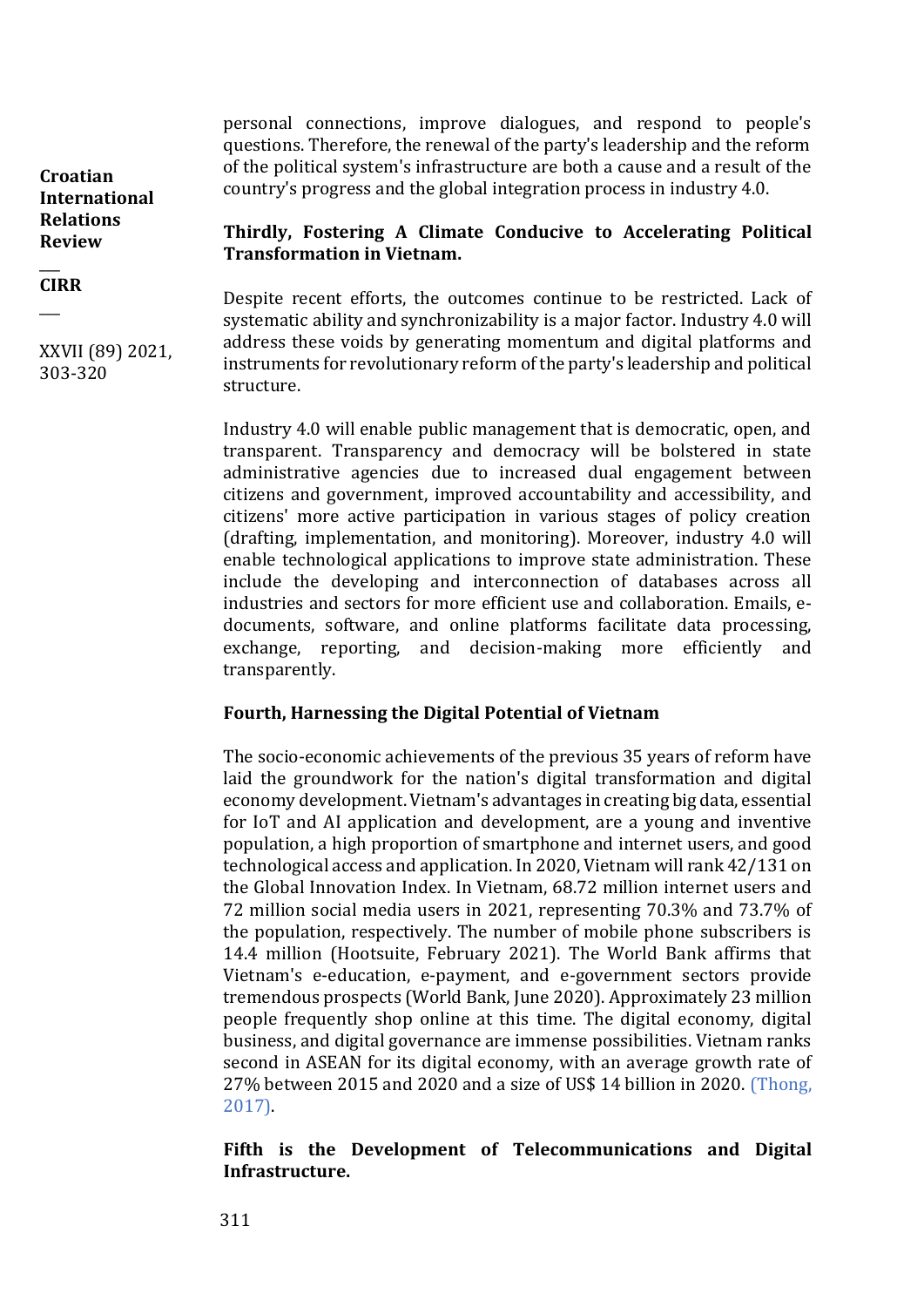$\overline{\phantom{a}}$ **CIRR**

 $\overline{\phantom{a}}$ 

XXVII (89) 2021, 303-320

While industry 4.0 promotes the CPV's political reform, the reform will have beneficial effects on the nation's digital infrastructure. This is the basis for industry 4.0, especially the digital economy and digital governance. These are machines and equipment, databases, technologies, processes, and application tools. Vietnam has a relatively well-funded telecommunications infrastructure, and 3G and 4G costs are fair. The country was among the first to implement 5G. In addition, the legal framework and the development of human resources are crucial components of industry 4.0. Since 2000, Vietnam has been advancing egovernment alongside institutional and public administration reform. In 2020, Vietnam ranked 86 out of 193 on e-government (http://egov.chinhphu.vn/) and would create a digital government by 2025. (Chalmers et al., 2021). This will further reform the party's governing paradigm and political apparatus.

# **Challenges**

#### **First, there was a Gradual Shift in Thought, Managerial Style, and The Infrastructure of a Sophisticated Political System.**

Specifically, these are as follows: (i) In the modern period of global integration, a market economy, and industry, the theoretical concepts and consciousness of CPV's leadership and ruling model evolve slowly; 4.0. As stated in the CPV's Congress XIII document, "The Party's leadership model changes gradually, despite confusions. The internal control mechanism inside the Party and state remains insufficient, inconsistent, ineffectual, and inefficient" (Park, 2018; Poma & Shawwa, 2022). In addition, overlapping functions between Party and state agencies, the lingering effects of the centrally planned period, limitations in cadre affairs and a shortage of theoretical and practical research, and a sluggish political system reform are major concerns; (ii) the outdated mentality and habits of cadres, businesses, and individuals with online and digital services. There is reluctance and apathy among public authorities.

Consequently, the effects remain limited. The IT application and government administration are disconnected in some way. In addition, disparities persist among populations, geographies, and ethnic communities; (iii) the political system's organizational machinery has not evolved substantially from a centrally planned economy.

Complex and expensive structure, overlapping and redundant functions and responsibilities among Party and state agencies and mass groups. The model of local government is inconsistent and ineffective. Staff quantity is high, but the quality is poor. According to the thirteenth Congress of the CPV, "public administration and judicial reform have not been adequate to meet the country's growth needs. The organization and operation of local government have not been sufficiently overhauled, with unclear functions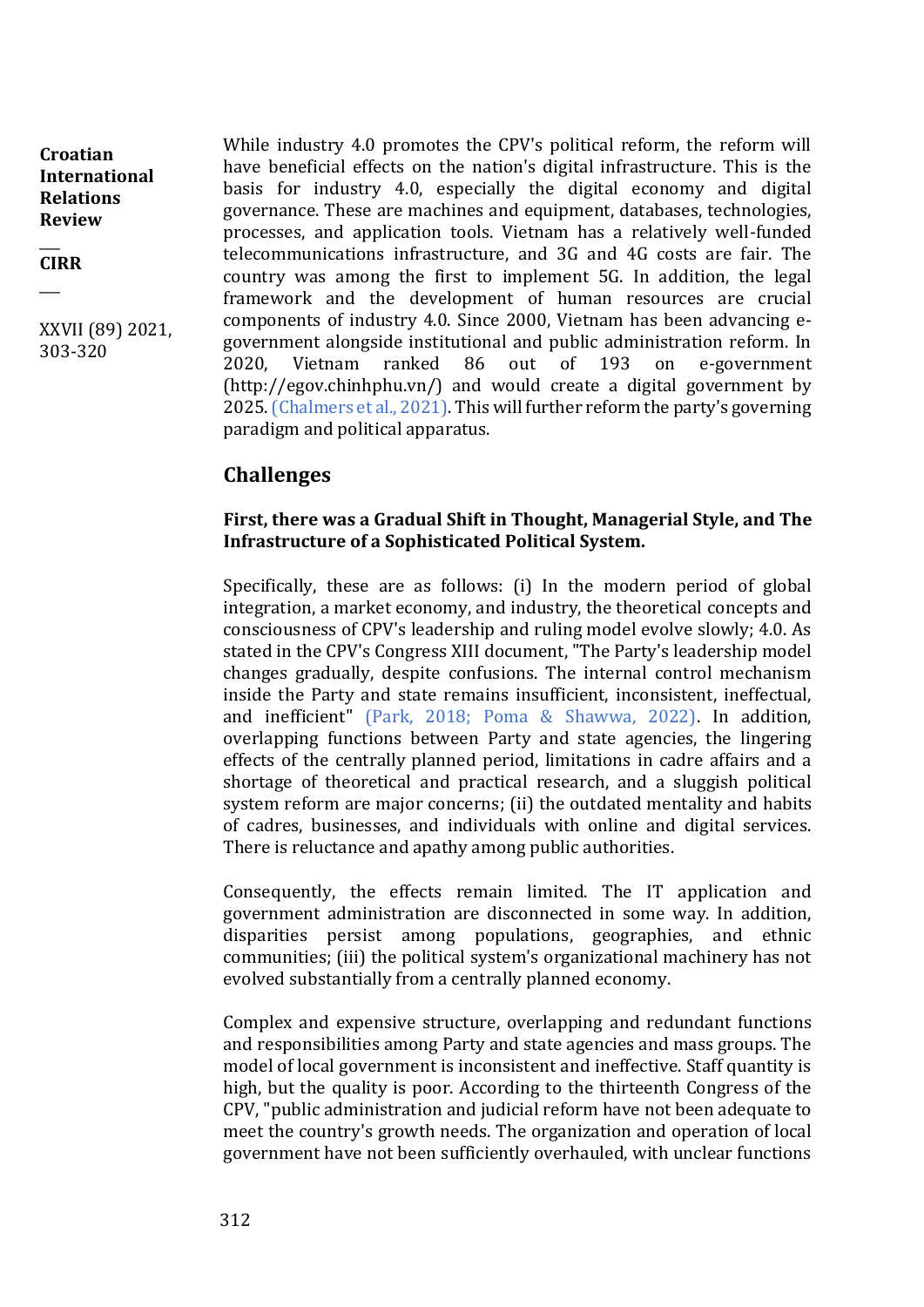and responsibilities, delegation, and accountability. Large personnel numbers at the commune and public institution levels, inadequate skill and quality, lack of professionalism and reputation, and inability to satisfy new context requirements" (Vietnam, 2021c).

**Croatian International Relations Review** 

 $\overline{\phantom{a}}$ **CIRR**  $\overline{\phantom{a}}$ 

XXVII (89) 2021, 303-320

The second factor is inadequate readiness for digital transformation. Digital transformation is the integration of digital technologies into all operational components of an office, agency, or organization to radically alter the operational mode, leadership, management, processes, and working culture. Digital transformation reduces costs and improves and scientifically grounds decision-making processes. It also contributes to a 15-21 percent boost in labor productivity (Chen, Ai, Niu, Zhang, & Han, 2021).

Vietnam's primary digital transformation limitations include: (i) limited quality of human resources. In industry 4.0, current comparative advantages such as young and inexpensive low-skilled labor will no longer be advantageous. In the future, the availability of automation and robotic technology could make this a burden. Vietnam is not yet prepared for industry 4.0, with scores of 70/100 for human resources and 81/100 for a highly trained workforce (Cooke & Lin, 2012). (ii) insufficient security, dependability, and poor data exchange across agencies and offices. Numerous information systems fail to meet e-business security and dependability standards. The sharing of data/information between agencies has been limited. The cyber security of Party/state agencies has not received sufficient consideration. There is a significant disconnect between service suppliers and consumers. While government organizations have accelerated the delivery of online public services, the methods for attracting users remain inadequate. The 2019 PAPI survey reveals that less than ten percent of residents in 63 provinces utilize local online public services.

#### **Third, Possible Adverse Effects of Industry 4.0.**

These include (i) cybercrime, negative communication, the dissemination of fake news, and the improper use of the internet, social media, and digital technology for disruptive social and political activities. (ii) threats to information and data security. This demands adequate focus and investment in security-related technical and human resources. (iii) political and social disorders. Industry 4.0 may result in profound technological, industrial, and social transformations that undermine the social and economic stability and labor market equilibrium. Low-skilled workers face a substantial danger of becoming redundant. Different population groupings may see a widening of the rich-poor gap—the societal consequences of cybercrime, social ills, and security. Consequently, it is essential for leaders, managers, and legislators to design appropriate human resources, employment, social security, and stability policies.

#### **Fourthly, Challenging State Administration**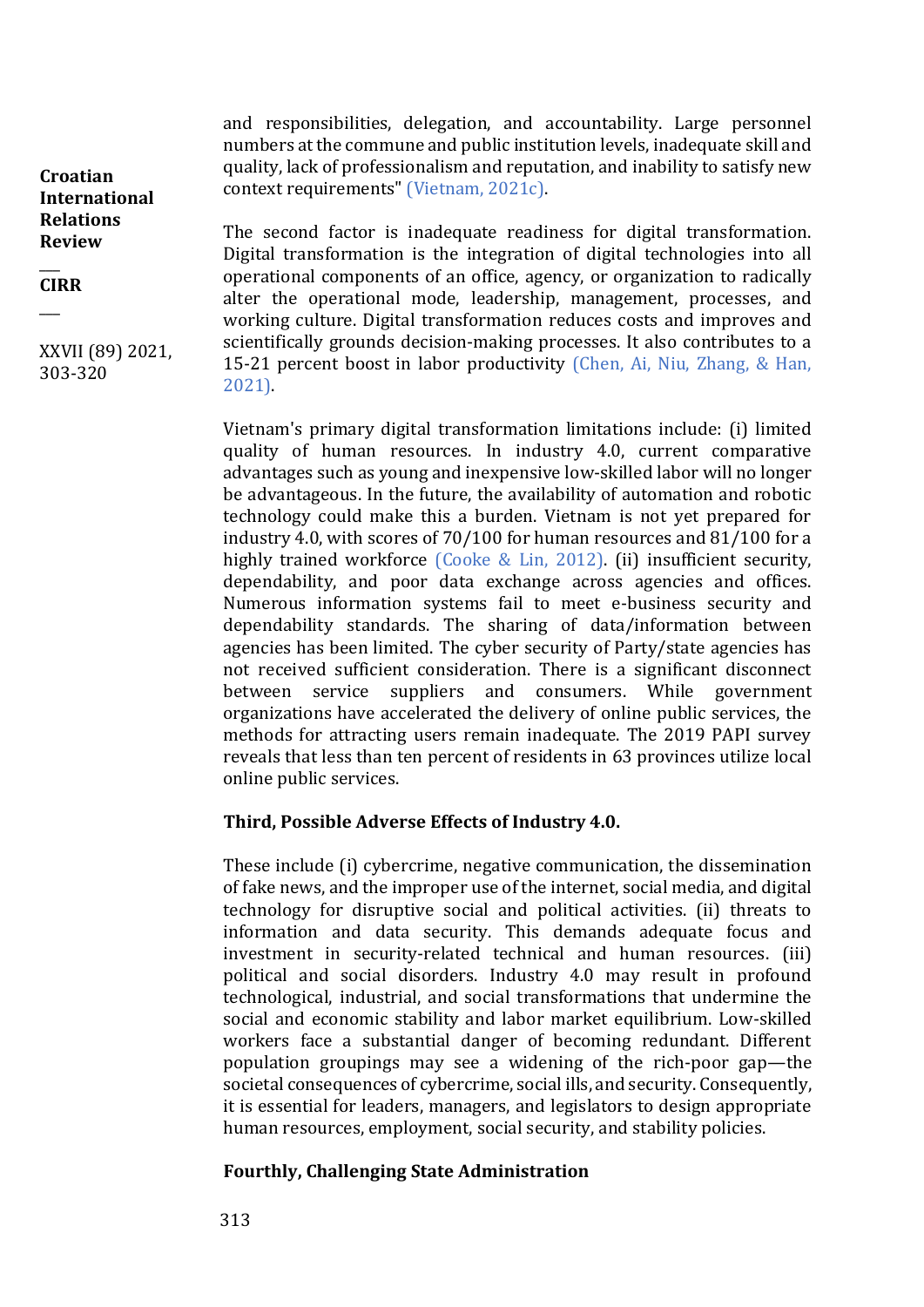$\overline{\phantom{a}}$ **CIRR**  $\overline{\phantom{a}}$ 

XXVII (89) 2021, 303-320

These include the following: the state's role and functions are altered due to international obligations and cross-border contacts. State macroeconomic management autonomy deteriorated due to increased reliance on scientific, technological, and innovative capabilities, as well as the growing importance of the private sector. As a result of the information explosion and technological advancement, (iii) global citizens are interconnected across nationalities. (iv) legislative framework development, state management, and international cooperation must be approached differently when a global network with many global participants and powerful global technical giants is developed.

#### **Fifth, Technical Access and Transfer Constraints**

Among these are institutional restrictions. Regarding future production, Vietnam is in the vulnerable group (53/100) with 4.9/10 points, an average score of 4.9/10. (World Economic Forum, 2018). Regulations about personal and organizational identity, e-transactions, and the legal validity of e-documents in administrative and financial transactions continue to be limited. The implementation assurance method is deficient, the finance and investment channels are obsolete, and there is limited engagement from the business sector. (ii) poor infrastructure, namely the absence of a national database and mismatches and incompatibilities across software and platforms. (iii) inadequate information and data security.

## **Recommendations for the Ruling Communist Party of Vietnam Based on Results**

Gainsborough (2007) has pointed out, "When the situation changes, and we need to solve new tasks at different times, it would be better not to look backward and keep using the past methods". In the digital age, the party's ruling method and the political apparatus organization should be reformed accordingly.

Key implications for the ruling CPV include:

## **First, Accelerating Digital Transformation Within the Party Organizations, Government Agencies, and Mass Organizations.**

The groupings of work described in Politbureau resolution 52-NQ/TW must be completed by September 27, 2019. These include: (i) taking the lead in digital transformation in Party organizations, government agencies, the Fatherland Front, and mass organizations, and ensuring a consistent, connected, and synchronous manner; and (ii) developing a database of government and local authorities to make information on the state's operation accessible to all citizens. Investment in infrastructure for data collection, management, and internet-based platforms at state agencies;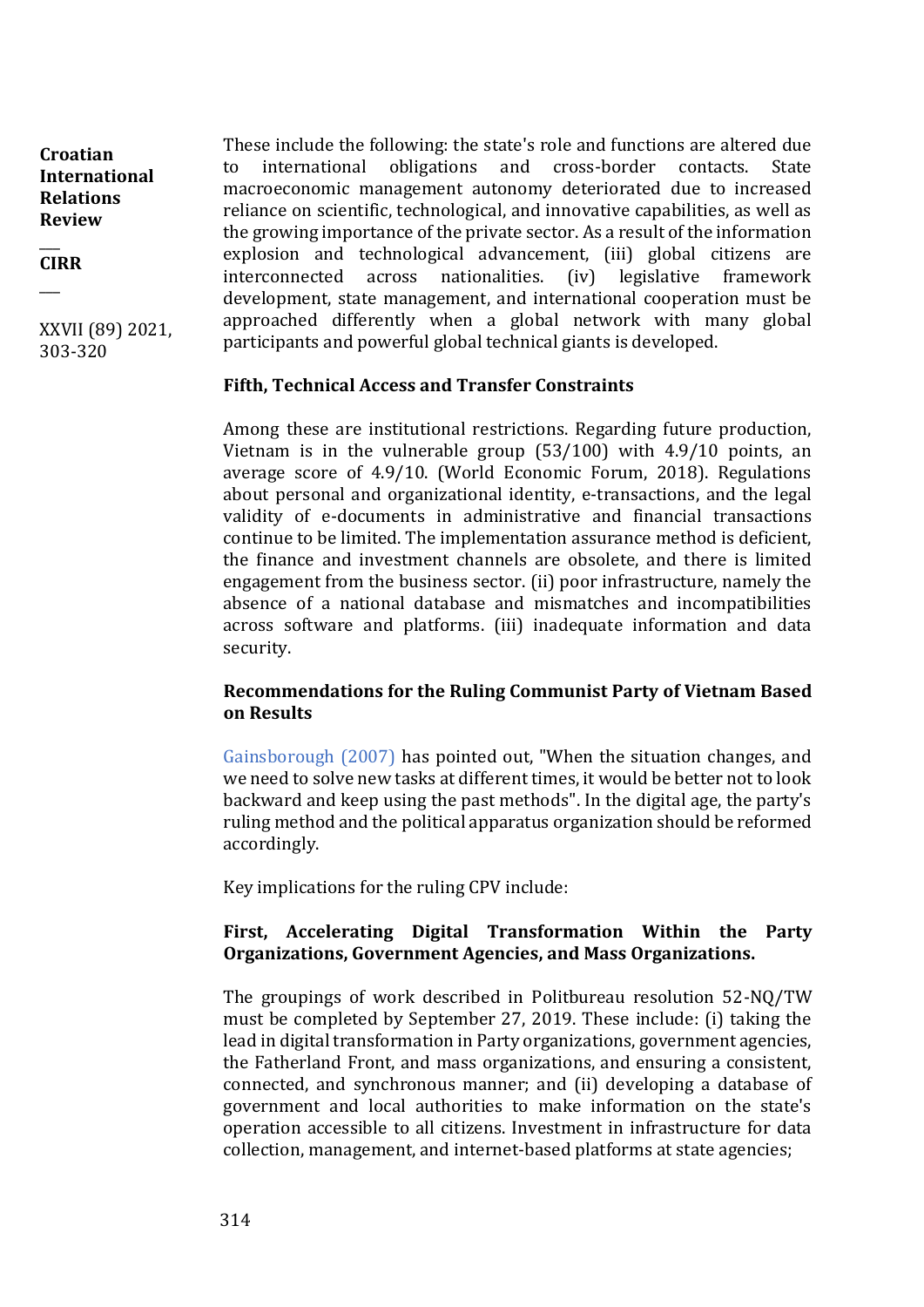$\overline{\phantom{a}}$ **CIRR**

\_\_\_

XXVII (89) 2021, 303-320

(iii) development of human resources in industry 4.0, standardization and strengthening of various levels of state managerial cadres; (iv) clarification of role, function, and cooperation mechanisms across state agencies in the digital transformation process. Adapting systems and procedures to the digital government and decreasing direct transactions.

Priorities over the next few years include (i) the development of a national database on population, land, and businesses; (ii) the completion of a database for socio-economic development (geographical and spatial infrastructure, insurance, health care, social security, finance, identification, residential registration, education and training, government cadres and officials, agriculture, labor, employment, traffic vehicles, construction, import-export, etc.); and (iii) the completion of the national portal.

*Second, renewing thinking about the role, functions of the state, the ruling mode of the party, and the political system apparatus structure in the new context.* Industry 4.0 compels us to reconsider and update our understanding of the nature and purpose of the state, the manner of Party rule, and the apparatus structure of the political system. The political system must undergo digital transformation, create databases, and implement current technology to work successfully and efficiently. The digital age will alter the state's and its citizens' roles, as seen in Table 1.

**Table 1.** Public Management Transformation at Various Levels in The Digital Age

|             | Industria age         | Digital age                               |  |  |
|-------------|-----------------------|-------------------------------------------|--|--|
| Democracy   | Representation        | Participation                             |  |  |
| People      | Passive objects       | Active partners                           |  |  |
| Political   | big<br>Massive,       | quantity, Direct face-to-face, one-to-one |  |  |
| interaction | divided sides         |                                           |  |  |
| State       | National, monoculture | multicultural                             |  |  |

*Source: Don Tapscott và David Agnew (2019)* (Don Tapscott and David Agnew, December 1999)

Consequently, perceptions and thoughts regarding the function of the state, the method of Party rule, and the form of the political system machinery must alter. Role, functions, authority, and accountability, as well as the interaction between organizations, individuals of the party, the state, and mass groups, must be reconsidered. The formation, dissemination, and implementation of the party's directives and policies must be genuine, open, transparent, and deliberative. Checking, monitoring, and feedback inside the political system will be more rapid, direct, and effective, as will conversations with the public.

*Third, reform the political system structure and the party's ruling mode.* The following are key directives: I further clarify the roles, responsibilities, and duties of the party's organizations, state agencies, and mass organizations at various levels. It is essential to (i) streamline the organizational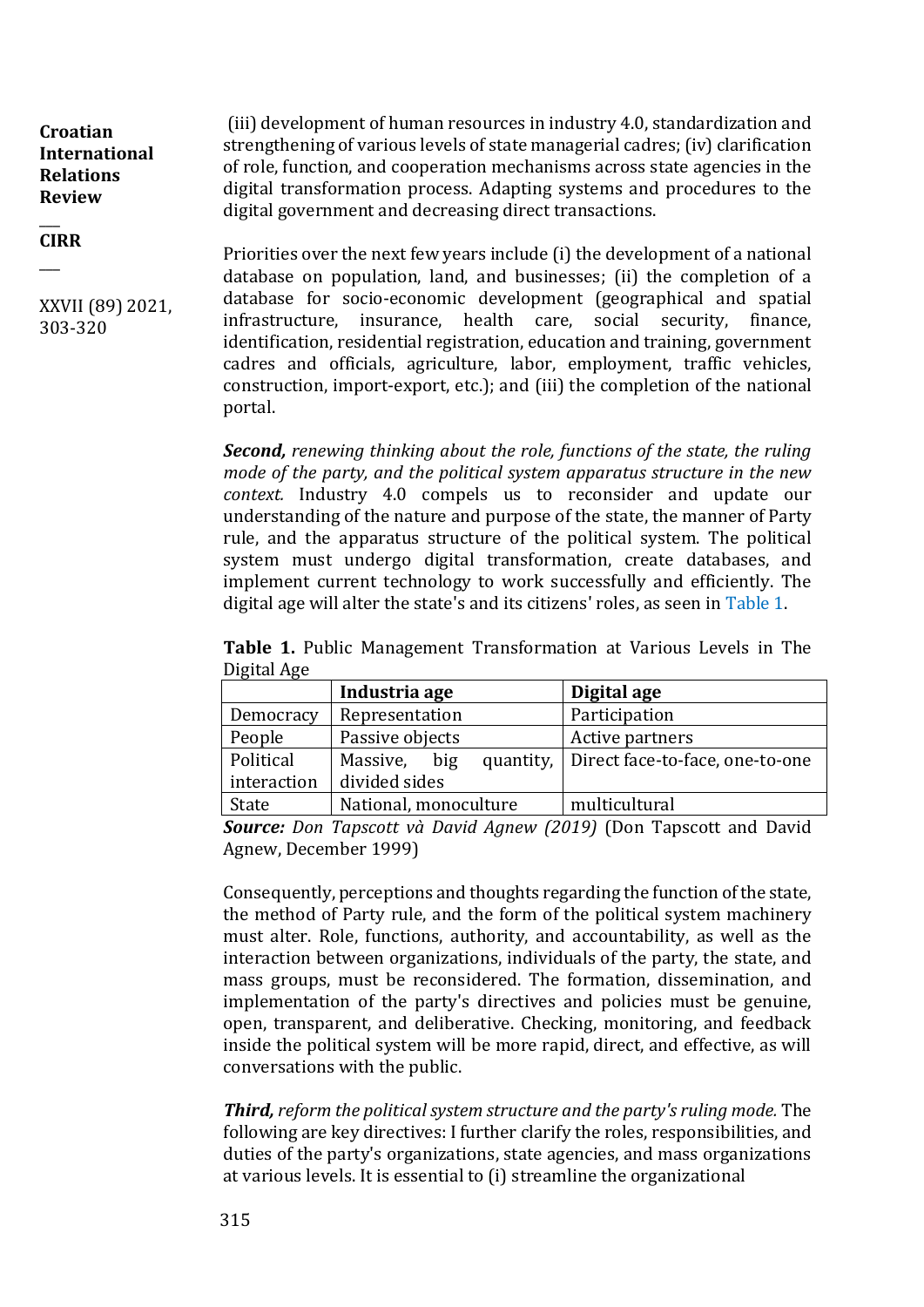$\overline{\phantom{a}}$ **CIRR**  $\overline{\phantom{a}}$ 

XXVII (89) 2021, 303-320

structure, eliminate middle agencies and positions, merge overlapped and duplicated agencies/positions, and improve public service quality,

effectiveness, and efficiency; (ii) strengthen the party's leadership in state agencies with capable Party cadres selected and appointed in key state positions and the party's cells embedded in state agencies to lead, oversee, check, and monitor the implementation of the party's resolutions; and (iii) streamline the organizational structure, eliminate the middle agencies and positions, Development of state management apparatus with modern and multi-sectoral ministries under the country's situation; (iii) reorganization of the Fatherland Front and mass organizations to perform two primary functions: monitoring the party's policies implementation process and mobilizing social support. The role, functions, organizational structure, and working relationship with Party organizations, state agencies, and local authorities should be studied and reformed; (iv) development of standards, criteria, rules, and regulations on the organizational structure of the political system with a clear mandate, role, functions, job description, authority, accountability, and cross-check and monitoring mechanisms; (v) development of competent personnel. The high-skilled workforce is the industry's primary success element. 4.0. Vietnam must convert its resource-based and poor value-added growth paradigm into one based on knowledge and high added value. Investing in IT human resources is essential and improving the quality of education and vocational training; (vi) continued enhancement of the telecommunications infrastructure, application of information technology, and transition to digital infrastructure. The foundation of the digital economy and digital society is digital infrastructure. It covers infrastructure for telecommunications in addition to cloud, AI, IT, data analysis, and blockchain. It is essential to have a proper legal framework (data and privacy regulations), a sufficient database, and a reliable link.

## **Conclusion**

Industry 4.0 presents the Communist Party of Vietnam, the ruling party in Vietnam, with opportunities and obstacles. Opportunities include (i) the digital transformation of the party's ruling model and political apparatus reform; (ii) renewing thinking, enhancing capacity, and developing new skills of Party cadres and government officials; (iii) creating an enabling environment for the acceleration of political reform in Vietnam; (iv) releasing Vietnam's digital potentials; and (v) telecommunication and digital infrastructure development. Challenges include: (i) slowly changing mindsets, management styles, and complicated political system apparatus; (ii) poor digital transformation readiness; (iii) potential negative effects of industry 4.0; and (iv) difficult state management; and (v) technology access and transfer hurdles. Key CPV findings include: I accelerating digital transformation within Party organizations, government agencies, and mass organizations; (ii) rethinking the role and functions of the state, the ruling mode of the party, and the apparatus structure of the political system apparatus in the new context; and (iii) reforming the overall political system structure and the party's ruling mode.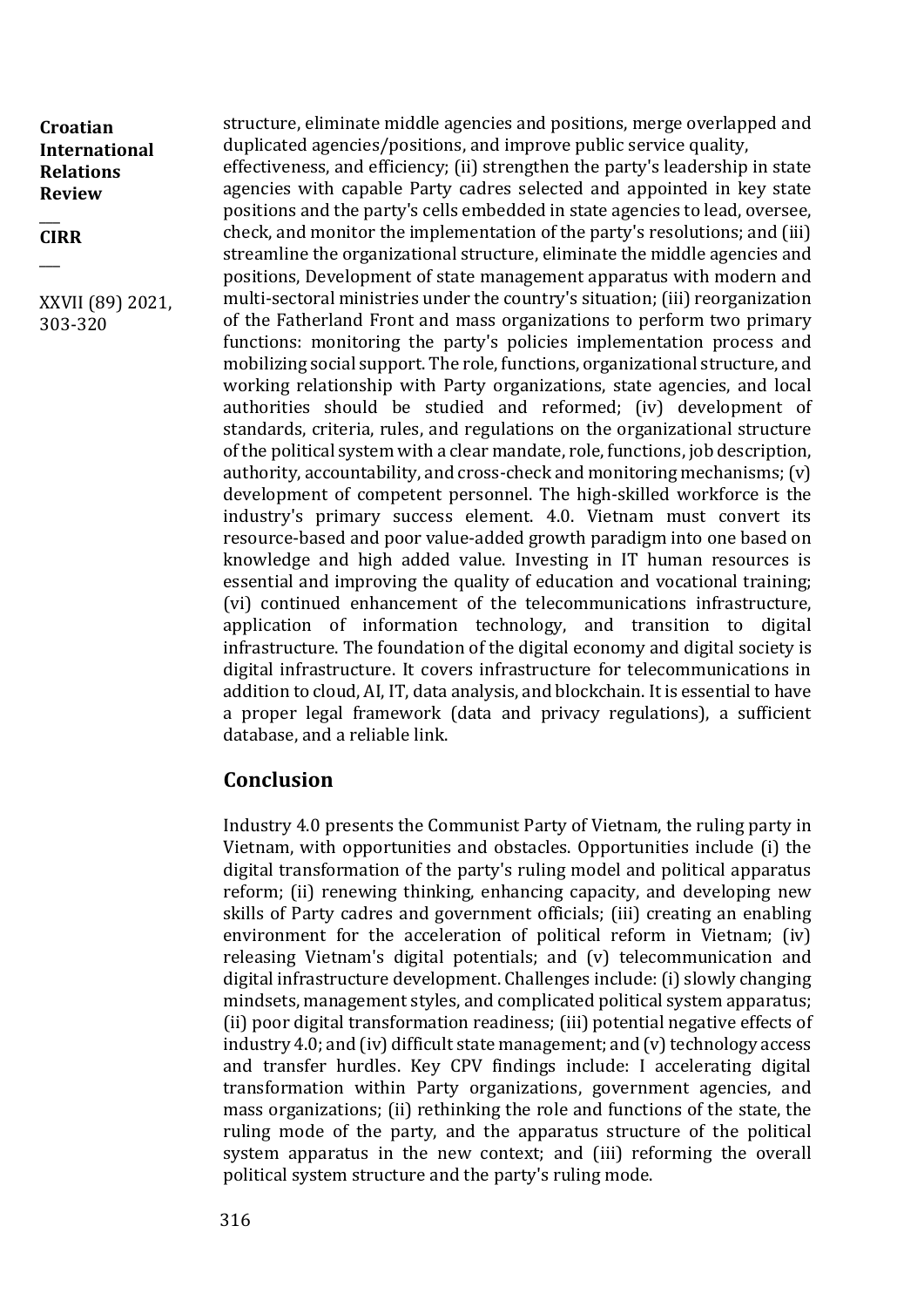$\overline{\phantom{a}}$ **CIRR**  $\overline{\phantom{a}}$ 

XXVII (89) 2021, 303-320

## **Study Implications**

Due to the one-of-a-kind nature of the current work, it has numerous theoretical and practical ramifications. Previous research has not addressed the relationship between industry 4.0 and the Communist Party of Vietnam. Rarely do studies examine the role of industry 4.0 applications among the ruling parties of any nation. Consequently, the nature of this interaction is crucial and has significant repercussions. This study addressed a significant gap in the literature by examining the role of industry 4.0 in the Communist Party of Vietnam. Although the Vietnamese Communist Party is covered in other studies, it is not considered concerning industry 4.0. By studying the significance of technology in Communist Party activity, significant practical implications are derived. A recent study demonstrated the practical significance of digital transformation within a political party and a government institution. Therefore, the Vietnamese Communist Party should encourage industry 4.0 to speed up digital transformation. In addition, this study revealed that the party's and political system's ruling mode could be enhanced using industry 4.0 applications. Therefore, practitioners should promote industry 4.0 applications among the ruling parties. This study proposed that the political system and the actions of political parties for the benefit of the people can be enhanced through the application of industry 4.0.

# **Limitations and Future Directions**

Despite making a significant contribution to the literature by examining the connection between industry 4.0 and the Communist Party of Vietnam, the current study has several limitations. This study's shortcomings are its recommendations for future research into the relationship between industry 4.0 and ruling parties. The most significant disadvantage of the present study is that it is based on secondary data acquired from earlier investigations. The study's conclusions are drawn from previously published studies and other sources. However, a questionnaire survey or interviews might better serve this research. The interviews could provide a clearer picture of industry 4.0 in connection to the activity of ruling parties. Interviews with various members of the Communist Party of Vietnam can yield superior findings. In addition, the additional shortcomings of this study stem from the fact that it examined industry 4.0 as a single variable. As industry 4.0 is a broad field with multiple applications, the Communist Party could not execute all of these applications. Thus, future research should select a variety of significant pillars of industry 4.0 to assess their impact on the operations of the Vietnamese Communist Party. In addition, a questionnaire survey should be done to collect data from the communist party of Thailand, followed by statistical analysis.

# **Declarations**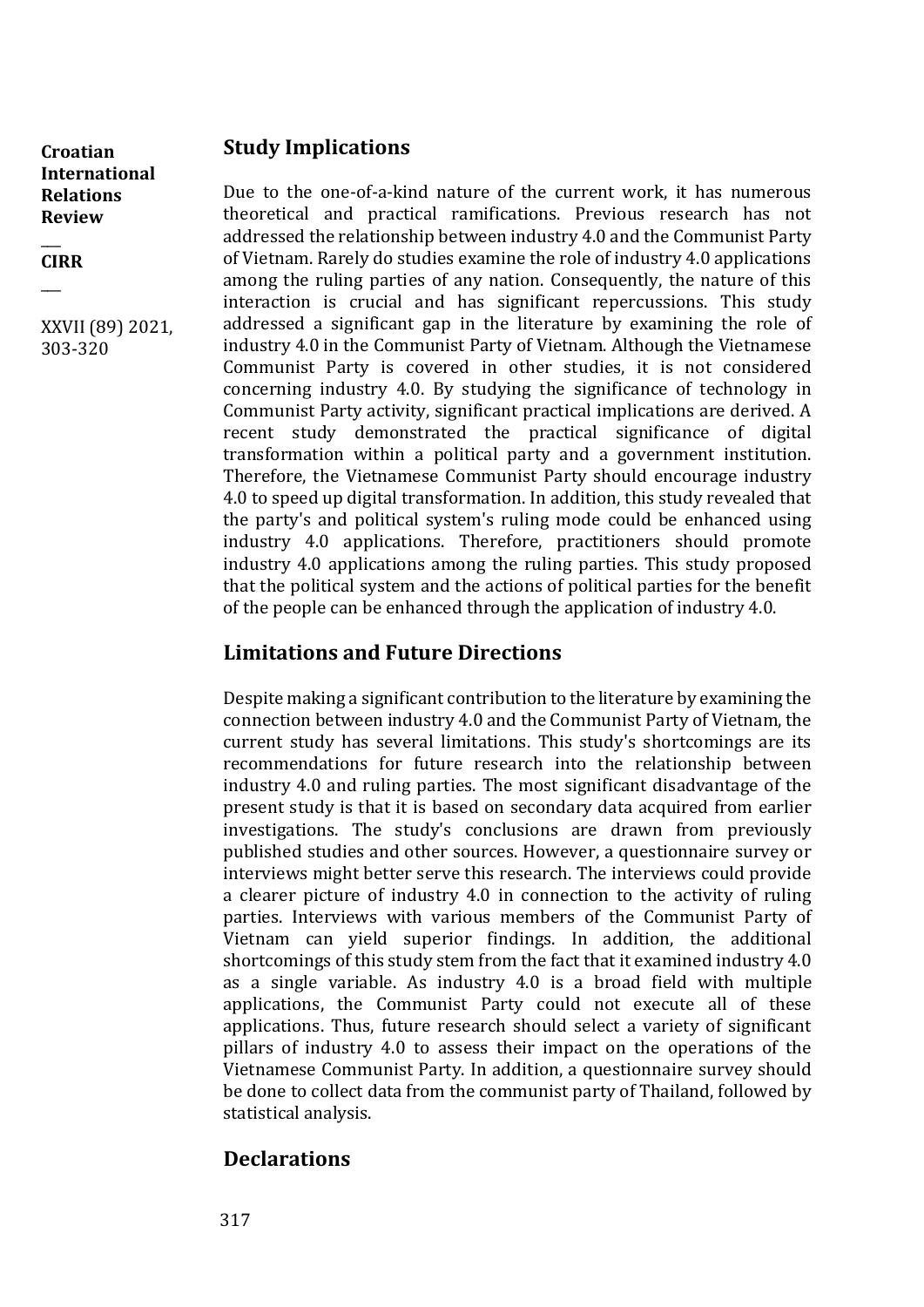| Croatian<br><b>International</b>  | <b>Author Contributions</b>                                                                                              |
|-----------------------------------|--------------------------------------------------------------------------------------------------------------------------|
| <b>Relations</b><br><b>Review</b> | The author contributed to the design and implementation of the research,<br>the analysis of the results, and the writing |
| <b>CIRR</b>                       | of the manuscript. The author has read and agreed to the published version<br>of the manuscript.                         |
|                                   | Data Ayailahility Ctatamant                                                                                              |

## **Data Availability Statement**

No new data were created or analyzed in this study. Data sharing does not apply to this article.

# **Funding**

XXVII (89) 2021,

303-320

The author received no financial support for this article's research, authorship, and publication.

# **Conflicts of Interest**

The author declares that there is no conflict of interest regarding the publication of this manuscript. In addition, the ethical issues, including plagiarism, informed consent, misconduct, data fabrication, and falsification, double the author has completely observed publication and/or submission, and redundancies.

# **References**

- Bedford, D. (2012, 2012). *Expanding the definition and measurement of knowledge economy-integrating triple bottom line factors into knowledge economy index models and methodologies, 67-74*.
- Bezin, J., Duong, M., Lassalle, R., Droz, C., Pariente, A., Blin, P., & Moore, N. (2017). The national healthcare system claims databases in France, SNIIRAM and EGB: powerful tools for pharmacoepidemiology. *Pharmacoepidemiology and drug safety, 26*(8), 954-962. doi[:https://doi.org/10.1002/pds.4233](https://doi.org/10.1002/pds.4233)
- Boylan, B. M., McBeath, J., & Wang, B. (2021). US–China relations: Nationalism, the trade war, and COVID-19. *Fudan Journal of the Humanities and Social Sciences, 14*(1), 23-40. doi[:https://doi.org/10.1007/s40647-020-00302-6](https://doi.org/10.1007/s40647-020-00302-6)
- Chalmers, D., MacKenzie, N. G., & Carter, S. (2021). Artificial intelligence and entrepreneurship: Implications for venture creation in the fourth industrial revolution. *Entrepreneurship Theory and Practice, 45*(5), 1028-1053.

doi[:https://doi.org/10.1177/1042258720934581](https://doi.org/10.1177/1042258720934581)

Chen, Y., Ai, B., Niu, Y., Zhang, H., & Han, Z. (2021). Energy-constrained computation offloading in space-air-ground integrated networks using distributionally robust optimization. *IEEE Transactions on*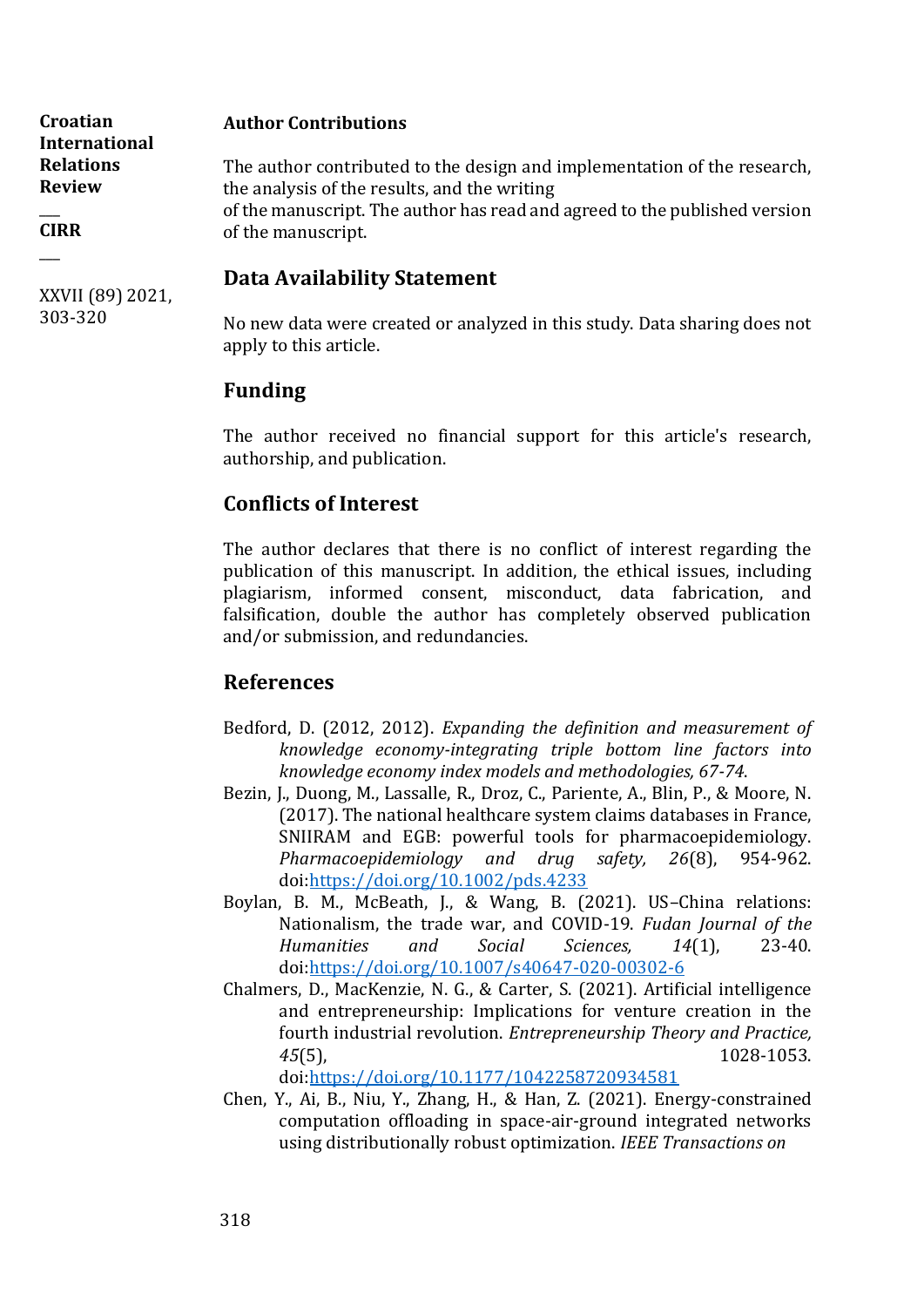| Croatian             | Vehicular                                            |                                                                                | $Technology,$ $70(11),$ |  |  | 12113-12125. |  |  |
|----------------------|------------------------------------------------------|--------------------------------------------------------------------------------|-------------------------|--|--|--------------|--|--|
| <b>International</b> | doi:https://doi.org/10.1109/TVT.2021.3116593         |                                                                                |                         |  |  |              |  |  |
| <b>Relations</b>     |                                                      | Cooke, F. L., & Lin, Z. (2012). Chinese firms in V ietnam: Investment          |                         |  |  |              |  |  |
| <b>Review</b>        |                                                      | motives, institutional environment and human resource challenges.              |                         |  |  |              |  |  |
|                      |                                                      | Asia Pacific Journal of Human Resources, 50(2), 205-226.                       |                         |  |  |              |  |  |
| <b>CIRR</b>          | doi:https://doi.org/10.1111/j.1744-7941.2011.00013.x |                                                                                |                         |  |  |              |  |  |
|                      |                                                      | Cortellazzo, L., Bruni, E., & Zampieri, R. (2019). The role of leadership in a |                         |  |  |              |  |  |

- digitalized world: A review. *Frontiers in psychology, 10*, 1938. doi[:https://doi.org/10.3389/fpsyg.2019.01938](https://doi.org/10.3389/fpsyg.2019.01938)
- Dreyfus, P.-A., Psarommatis, F., May, G., & Kiritsis, D. (2022). Virtual metrology as an approach for product quality estimation in Industry 4.0: a systematic review and integrative conceptual framework. *International Journal of Production Research, 60*(2), 742-765. doi[:https://doi.org/10.1080/00207543.2021.1976433](https://doi.org/10.1080/00207543.2021.1976433)
- Frank, A. G., Mendes, G. H. S., Ayala, N. F., & Ghezzi, A. (2019). Servitization and Industry 4.0 convergence in the digital transformation of product firms: A business model innovation perspective. *Technological Forecasting and Social Change, 141*, 341-351. doi[:https://doi.org/10.1016/j.techfore.2019.01.014](https://doi.org/10.1016/j.techfore.2019.01.014)
- Gainsborough, M. (2007). From patronage to" outcomes": Vietnam's communist party congresses reconsidered. *Journal of Vietnamese Studies, 2*(1), 3-26. doi[:https://doi.org/10.1525/vs.2007.2.1.3](https://doi.org/10.1525/vs.2007.2.1.3)
- Huy, D. T. N., Thu, B. T., & Hien, D. T. N. (2022). Publishing Fake Information Online-Case of Online Vietnam Magazines (Thanhnien Newspaper, Tuoi tre newspaper, Vietnamnet. vn, dantri. com. vn, giaoduc. edu. vn, sctv. com. vn, etc.) From an Approach of German and EU Laws and Cybersecurity Regulations. *International Journal of Business and Social Science Research,* 3(4), 1-7. doi[:https://doi.org/10.47742/ijbssr.v3n4p1](https://doi.org/10.47742/ijbssr.v3n4p1)
- Koc-Michalska, K., Lilleker, D. G., Michalski, T., Gibson, R., & Zajac, J. M. (2021). Facebook affordances and citizen engagement during elections: European political parties and their benefit from online strategies? *Journal of Information Technology & Politics, 18*(2), 180- 193.
- Lachapelle, G., & Maarek, P. (2015). *Political parties in the digital age: The impact of new technologies in politics*: Walter de Gruyter GmbH & Co KG.
- Lioy, A., Del Valle, M. E., & Gottlieb, J. (2019). Platform politics: Party organisation in the digital age. *Information Polity, 24*(1), 41-58. doi[:https://doi.org/10.3233/IP-180093](https://doi.org/10.3233/IP-180093)
- London, J. (2009). Viet Nam and the making of market-Leninism. *The Pacific Review, 22*(3), 375-399. doi[:https://doi.org/10.1080/09512740903068404](https://doi.org/10.1080/09512740903068404)
- Nyagadza, B., Pashapa, R., Chare, A., Mazuruse, G., & Hove, P. K. (2022). Digital technologies, Fourth Industrial Revolution (4IR) & Global Value Chains (GVCs) nexus with emerging economies' future industrial innovation dynamics. *Cogent Economics & Finance, 10*(1), 2014654. doi[:https://doi.org/10.1080/23322039.2021.2014654](https://doi.org/10.1080/23322039.2021.2014654)

XXVII (89) 2021,

303-320